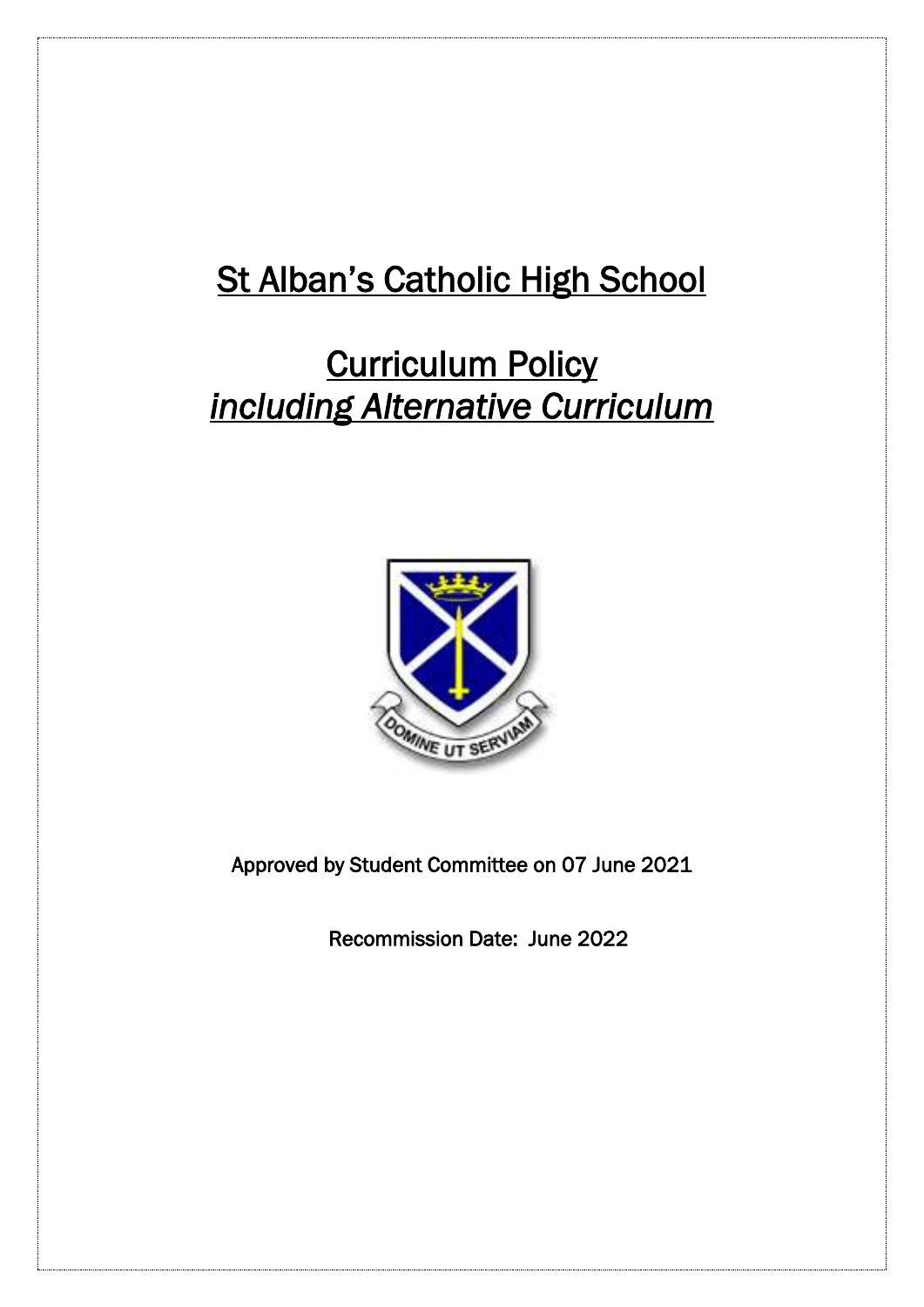## Section 1 OVERVIEW

- 1.1 St Alban's Catholic High School's curriculum offer ensures that a broad and balanced curriculum is available to all students, incorporating English, Maths and Science qualifications along with Religious Education teaching and a large variety of GCSEs and other qualifications. Religious Education teaching is at the heart of the school to ensure the Catholic ethos of the school to remain a central and constant theme throughout a student's school life.
- 1.2 The school aims to continue to provide this broad and balanced approach at Key Stage 5. The introduction of additional subjects enables the school to create an attractive offer to both students who have studied in Year 11 at St Alban's, and to external students. The aim is focussed on allowing students, where possible, to study the A Level courses they choose within the Catholic education system. In addition to this, they will study a programme of additional lessons that will focus on our core Catholic ethos to encourage young people to consider their faith in Christ and to a mature understanding of the Catholic Faith whilst preparing them for the challenges and demands of further education and the world of work in the 21<sup>st</sup> century?
- 1.3 Curriculum delivery at Key Stage 3 and Key Stage 4 largely follows the National Curriculum. In addition, at Key Stage 4 students are encouraged to study a broad and balanced curriculum that will benefit them in their adult lives and keep their options for further education open. The school will respond to government directives regarding the need to cover EBacc requirements as necessary, but our key aim is to provide the curriculum most appropriate to the needs of each individual student through our revised Pathways programme. Further information is available on the school website:

St Alban's Catholic High School - [Pathways 2021 \(st-albans.suffolk.sch.uk\)](https://www.st-albans.suffolk.sch.uk/page/?title=Pathways+2021&pid=40)

### Section 2 Curriculum Objectives

- 2.1 Objectives relating to the curriculum aims of St Alban's Catholic High School are:
	- That students should become aware of their abilities and in so doing develop to their maximum potential;
	- That students should be aware of the needs of the community and be prepared to contribute fully to the life of the our Catholic community;
	- That all students should be offered a curriculum that has both breadth and depth. It should be tailored to each student's needs based on their requirements and provide an individual Pathway through KS3 and KS4;
	- That we recognise every member of the school as of equal worth and importance in the eyes of God, irrespective of his/her faith, culture, class, race, gender, sexuality and/or disability. Our curriculum aims to provide every student with the opportunity to study the range of subjects that will best prepare them for their future and be is as flexible as possible so that students may change Pathway where necessary/appropriate;
	- That when students leave St Alban's they should be articulate, literate and numerate, and have lively, enquiring, independent minds and are aware of how faith guides their decision making.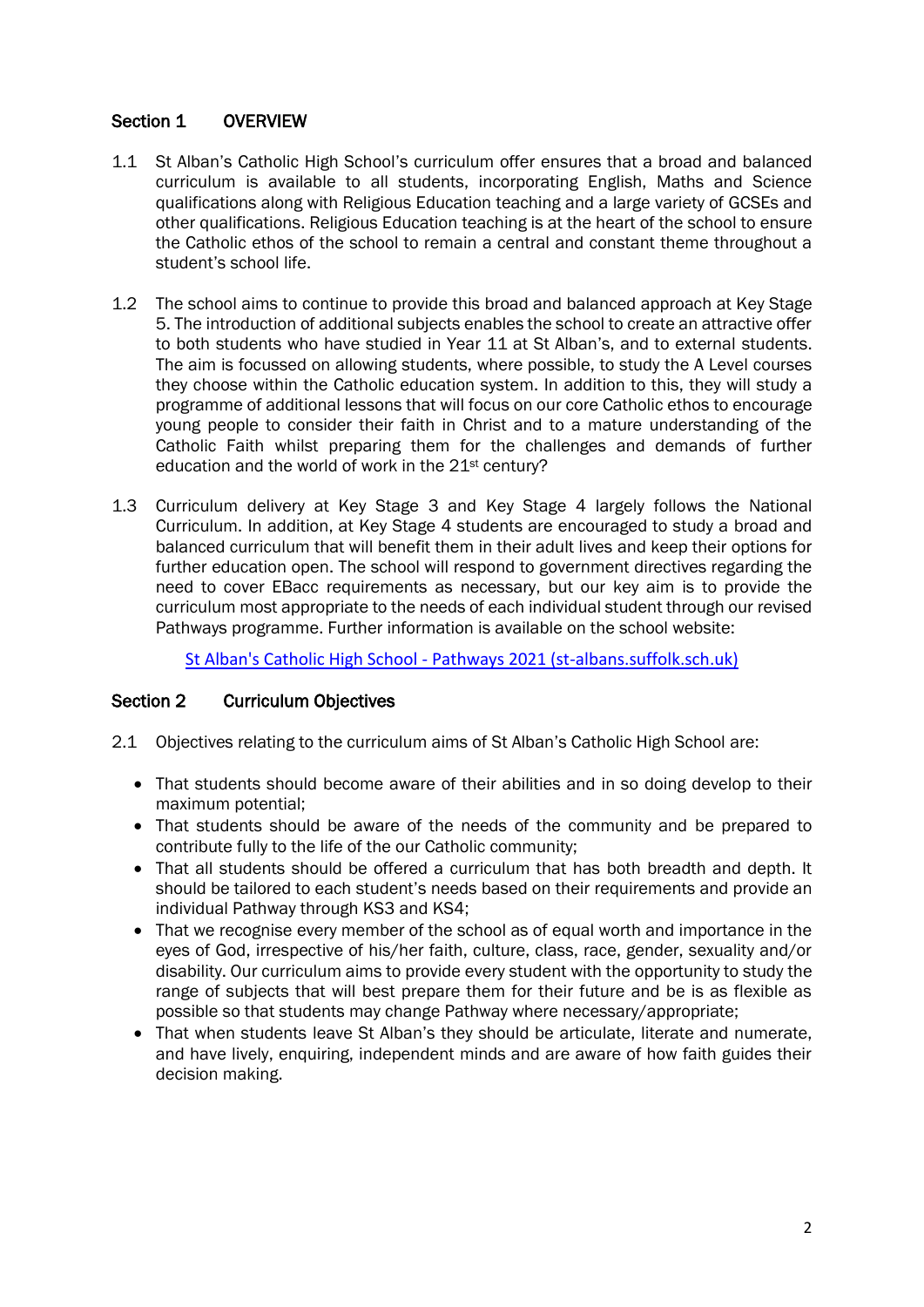- 2.2 In addition students who leave St Alban's should:
	- be confident in their dealings with adults and peers;
	- be able to develop good working relationships with others;
	- have knowledge of a wide range of cultures and through this come to respect the rights and needs of others;
	- be able to make good moral judgements;
	- have developed a love of learning that will last for the rest of their lives:
	- be adaptable enough to react to the needs of a fast changing world;
	- have an understanding of British society and values;
	- have well developed skills to show empathy for others.
- 2.3 The school aims to deliver all this in, and through, the classroom structures of lesson delivery and through extracurricular activities. Teaching will aim to ensure that students leave with the best set of qualifications that can be achieved. This will mean different things for different students. However, irrespective of the type and number of grades attained, progression and development remain the key themes to measuring success.
- 2.4 In addition to the curriculum plan outlined below all students across the Key Stages experience the Preparing for your future (PYF) programme, our equivalent of PSHEE, this is delivered in a programme of off-timetable lessons and off-timetable days throughout the academic year.

## Section 3 Curriculum Plan

### 3.1 Years 7 & 8

The curriculum for Years 7 & 8 are as follows. This is based on a 40 lessons per fortnight.

| <b>Subject</b>     | Year <sub>7</sub> |   | Year <sub>8</sub> |   |
|--------------------|-------------------|---|-------------------|---|
| <b>RE</b>          | 3                 |   | 3                 |   |
| English            | 5                 |   | 5                 |   |
| <b>Mathematics</b> | 5                 |   | 5                 |   |
| Science            | 6                 |   | 6                 |   |
| French             | $\overline{2}$    | 4 | 2                 | 4 |
| Spanish            | $\overline{2}$    |   | $\overline{2}$    |   |
| Geography          | $\overline{2}$    |   | 2                 |   |
| History            | $\overline{2}$    |   | $\overline{2}$    |   |
| Computing          | 2                 |   | $\overline{2}$    |   |
| Art                | 2                 |   | $\overline{2}$    |   |
| Drama              | 2                 |   | $\overline{2}$    |   |
| Music              | 2                 |   | $\overline{2}$    |   |
| <b>PE</b>          | 2                 |   | 2                 |   |
| Design Technology  | 3                 |   | 3                 |   |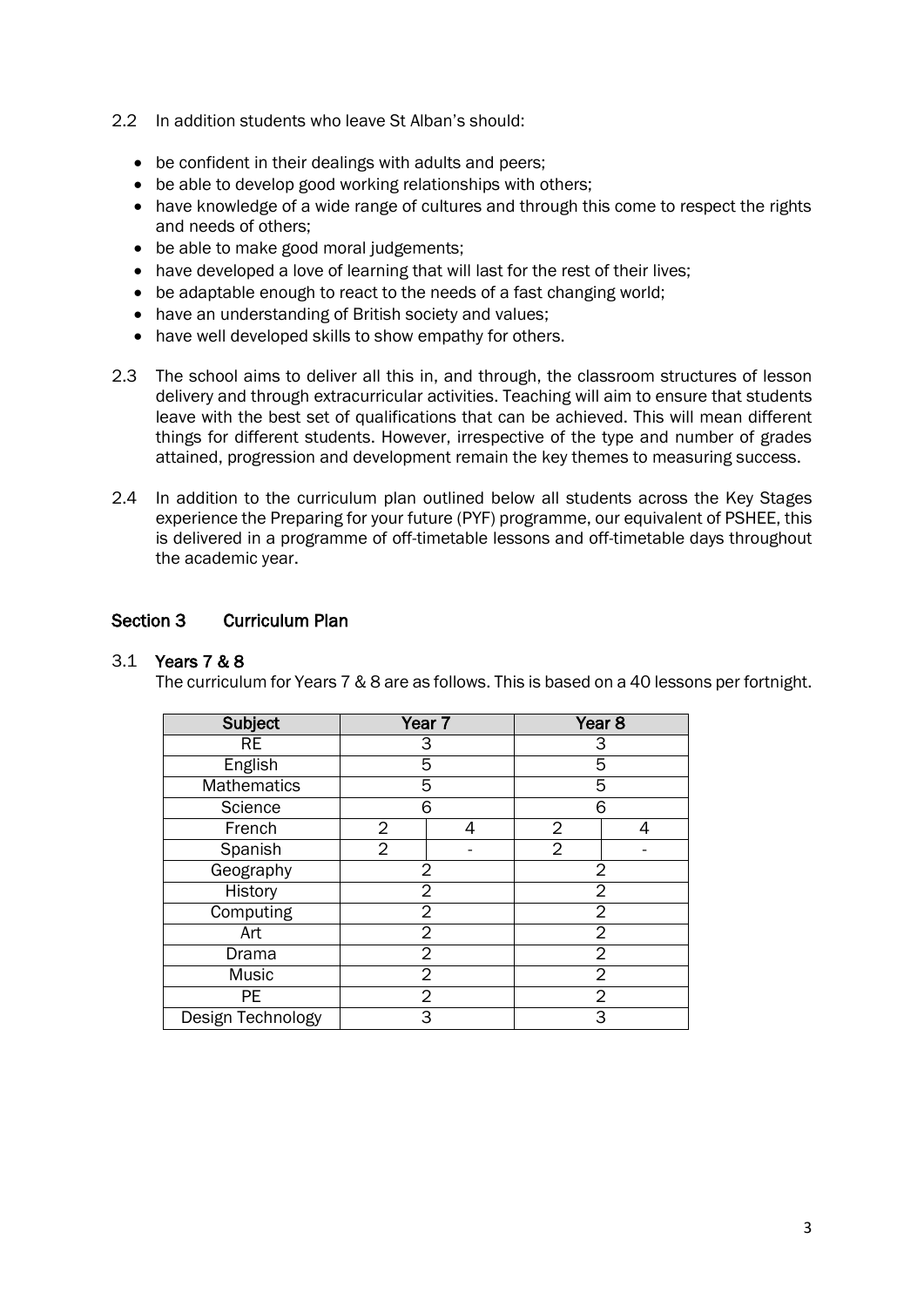### 3.2 Years 9 to 11

| Subject            | Year 9 | Year 10 | Year 11 |
|--------------------|--------|---------|---------|
| <b>RE</b>          |        |         |         |
| English            |        |         |         |
| <b>Mathematics</b> |        |         |         |
| Science            |        |         |         |
| PE.                |        |         | っ       |
| Pathway Block A    |        |         |         |
| Pathway Block B    |        |         |         |
| Pathway Block C    |        |         |         |
| Pathway Block D    |        |         |         |

Notes:

- Science GCSE entries may be 2 or 3 GCSEs; either combined science or three separate sciences;
- Pathway Subjects currently offered are: Art, Business Studies, Computing, Creative iMedia, Design and Technology, Drama, Food Preparation and Nutrition, French, German, Geography, History, Music, BTEC Sport, Spanish, Textile Design;
- An Alternative Curriculum option is now available in two blocks. This varies year on year depending on the needs of the students in Years 8 and 9. See section 4 for details

| Subject                     | Year 12 | Year 13 |  |
|-----------------------------|---------|---------|--|
| <b>Sixth Form Studies</b>   |         |         |  |
| <b>Mathematical studies</b> |         |         |  |
| Option Block A              |         |         |  |
| Option Block B              |         |         |  |
| Option Block C              |         |         |  |
| Option Block D              |         |         |  |
| <b>GCSE Maths Resit</b>     |         |         |  |
| <b>GCSE English Resit</b>   | າ       |         |  |
| FP)                         |         |         |  |

#### Key Stage 5

Notes:

- The standard starting point in Year 12 is to begin three subjects at A level, although many start with four subjects and reduce to three in year 13;
- A small number of students will also study for the resit Maths and / or English GCSE;
- Sixth Form Studies contains elements of Religious Education teaching for the Sixth Form and includes the Cambridge Pre-U qualification in Year 12;
- The Extended Project Oualification is introduced at the end of Year 12 and taught elements are covered in Year 13 as part of our extended studies offer;
- In addition the majority of students, who do not study A level mathematics, will also study Level 3 Mathematical Studies (Core Maths) to support the application of mathematical skills in other A Level subjects. This will be studied over two years and will lead to a qualification equivalent to an AS Level;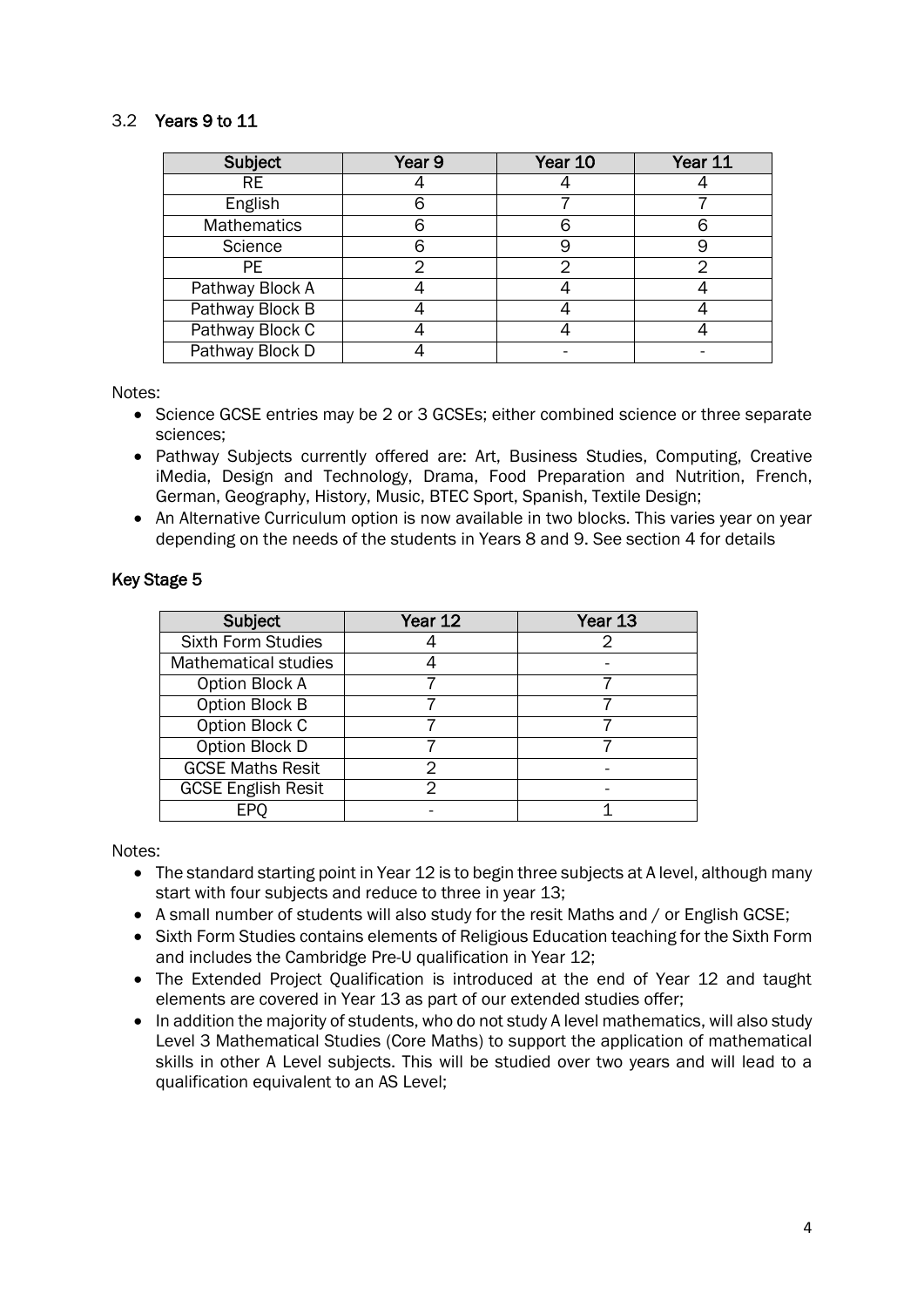- Sixth Form option subjects currently offered are: Art, Biology, Business & Economics, Chemistry, Computing, Drama, English Language, English Literature, Further Maths, French, German, Geography, Government & Politics, Graphics, Health & Social Care, History, Law (BTEC), Maths, Music, Photography, Physics, Psychology, Philosophy and Ethics, Sociology, Sport & Physical Education, Textiles;
- Subjects offered are reviewed annually;
- Some subjects are taught jointly with year 12 & 13 due to lower numbers of students. Currently this includes Computing, Graphics, Music and Philosophy and Ethics;
- Not all subjects will necessarily run, depending on student demand.

#### Section 4 Alternative Curriculum

#### 4.1 Overview

At St Alban's Catholic High School, we want all our students to maximize their human potential and to both be good, and do good, in authentic freedom. In order to do this, some of our students need to be able to access the best courses to support their academic journey through our school.

We recognise the uniqueness of the individual and therefore for some of our students, for instance those with a diagnosed Special Educational Need, sitting a full range of GCSE subjects is not appropriate and that with the right support, all students can achieve positive outcomes for their future. As a Catholic school, we are committed to shaping our students and preparing them for a world beyond the realms of St Alban's but ready to meet the challenges in the world of work.

*"…..a privileged means of promoting the formation of the whole person, since the school is the centre in which a specific concept of the world, of the human person, and of history is developed and conveyed."* 

(The Catholic School, Congregation for Catholic Education, 1977/8)

#### 4.2 Alternative Curriculum Provision within the Pathways process

- The majority of students will undertake English Language & Literature, Mathematics, RE (please note that in a Catholic school RE is an essential element of a student's education, under directive of the Bishop), and Science GCSEs plus three option subjects of their choice. For students who have an Educational Health Care Plan (EHCP) or diagnosed SEND, this may not be the best provision for them if sustained and substantial evidence shows that they are very unlikely to achieve a GCSE grade for these subjects.
- Students will choose their Pathways to GCSE subjects during Year 8, and during Year 9 will begin these subjects. Students who are advised by the SENCO to follow the alternative curriculum route will have the opportunity to study 2 GCSE options plus 2 alternative provisions in Year 9 which may include Award Scheme Development and Accreditation Network (ASDAN), short course qualifications or BTECs. This will be reviewed, involving the student and parent/carer at the end of Year 9 on a student by student basis to determine the best next steps for the student, including which subjects to continue into Year 10. Where a student has an EHCP or has a need identified by professionals, the student may (where appropriate) be offered the opportunity to work with external alternative providers such as the Suffolk New Skills Centre to cater their curriculum appropriately for the individual, the Deputy Head teacher will oversee this provision.